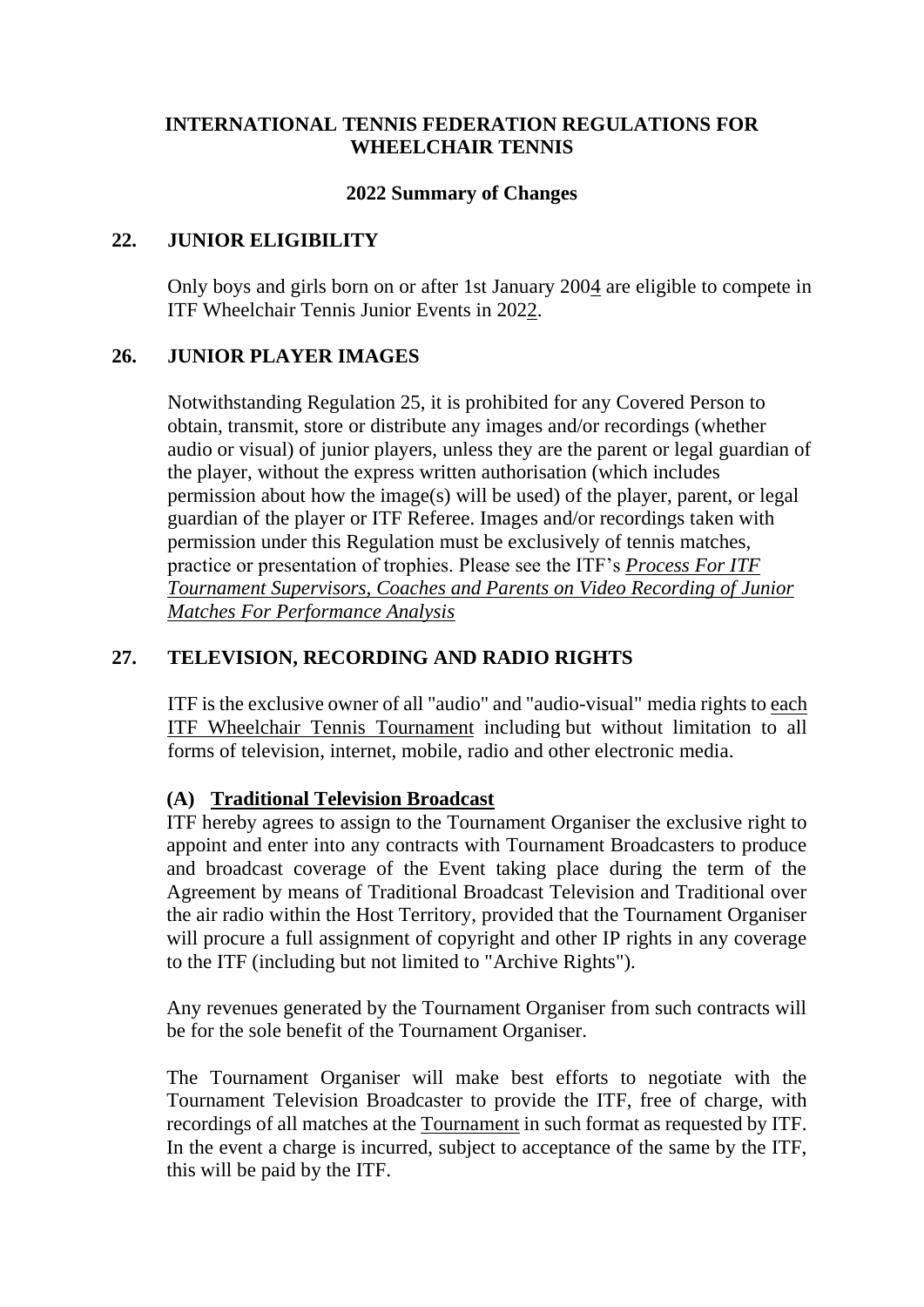# **(B) Live Streaming**

The National Association may carry out and/or authorise Live Streaming of the tournament in its domestic territory subject to the following:

- (a) the prior written approval of the ITF in its sole discretion;
- (b) such Live Streaming not being transmitted or made available with a less than 30 second delay between the action taking place at the tournament and the Live Streaming being available to viewers;
- (c) such Live Streaming being geoblocked to within the domestic territory of the tournament;
- (d) such Live streaming not being made available for gambling or betting purposes;
- (e) the Live Stream being available to the ITF free of charge on request for publication on its own digital channels; and
- (f) [the Tournament Organiser granting all copyright in the Live Stream to the ITF at the conclusion of the tournament.]

For the purposes of this provision, "**Live Streaming**" means the transmission and/or making available of coverage from a tournament through a live audiovisual signal by means of the internet, mobile wireless technology or mobile broadcast technology or any similar or derivative technologies.

# **32 f) Restrictions for Top Players**

The following rule applies at the entry deadline of a tournament.

Restrictions at ITF 3 and Futures Events

QUADS:

- Players with a Singles Ranking in the **top 10** at entry deadline cannot play any Futures events.
- Players with a Singles Ranking **in the top 5** at entry deadline can play only two (2) ITF 3 tournaments per 52-week ranking roll-over period.

## **36. FORMAT OF PLAY**

**c)** The format of doubles matches shall be as follows:

1.Paralympics, ITF Super Series, Masters Series, ITF1, 2, 3 and Futures Series – best of three sets, the first two to be played as tie-break sets but if the score is one set all, one match tie-break (10 points) shall be played to decide the match.

**e)** Alternative Scoring may be adopted as an alternative to the traditional scoring system, provided the decision is announced in advance of the event and is approved by the ITF in advance. Once tournaments have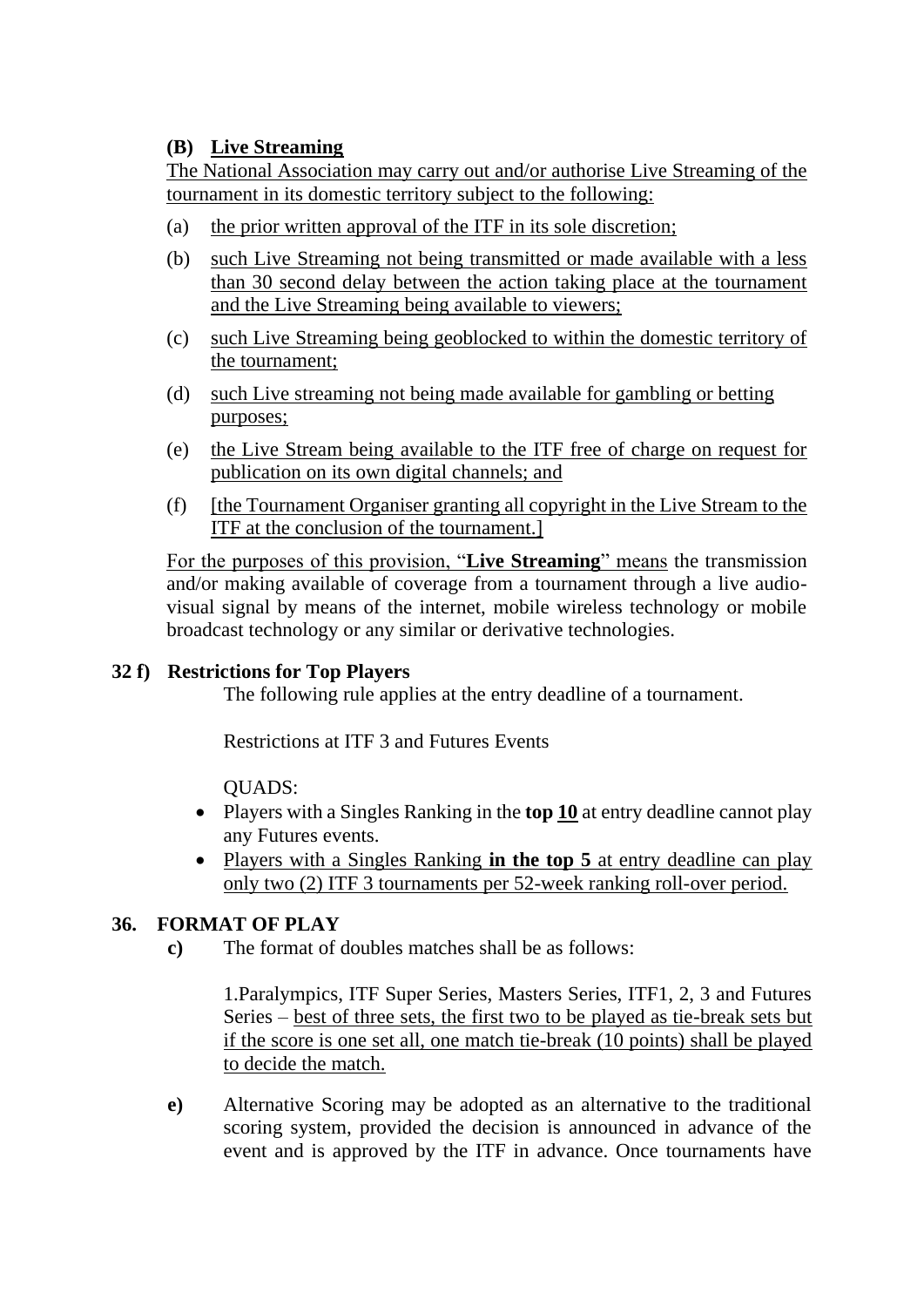decided to use this system in a draw, it must be used for all matches in that draw.

The following approved Alternative Scoring methods may be used as an alternative to the traditional scoring system:

- · "Short" Sets
- · No Advantage
- . Deciding Match Tie-Break Game (7 points)
- Deciding Match Tie Break Game (10 points)

#### **37. DRAW SIZE**

| <b>QUAD SINGLES</b> |                  |                                |                 |                    |                         |                 |  |  |  |  |
|---------------------|------------------|--------------------------------|-----------------|--------------------|-------------------------|-----------------|--|--|--|--|
|                     | <b>MAIN DRAW</b> |                                |                 | <b>SECOND DRAW</b> |                         |                 |  |  |  |  |
|                     | <b>Americas</b>  | <b>Europe</b><br><b>Africa</b> | Asia<br>Oceania | <b>Americas</b>    | <b>Europe</b><br>Africa | Asia<br>Oceania |  |  |  |  |
| <b>GS</b>           | ð                |                                | Ō               |                    |                         |                 |  |  |  |  |
| <b>SS</b>           | 24               | 24                             | 24              | 16                 | 16                      | 16              |  |  |  |  |
| ITF <sub>1</sub>    | 16               | 16                             | 16              | 16                 | 16                      |                 |  |  |  |  |
| ITF <sub>2</sub>    |                  |                                |                 |                    |                         |                 |  |  |  |  |
| ITF <sub>3</sub>    |                  |                                |                 |                    |                         |                 |  |  |  |  |
| Fut.                |                  |                                |                 |                    |                         |                 |  |  |  |  |

#### **c) iii. Quad Singles and Doubles: Main & Second draws**

| <b>QUAD DOUBLES</b> |                  |                                |                 |                    |                                |                 |  |  |  |
|---------------------|------------------|--------------------------------|-----------------|--------------------|--------------------------------|-----------------|--|--|--|
|                     | <b>MAIN DRAW</b> |                                |                 | <b>SECOND DRAW</b> |                                |                 |  |  |  |
|                     | <b>Americas</b>  | <b>Europe</b><br><b>Africa</b> | Asia<br>Oceania | <b>Americas</b>    | <b>Europe</b><br><b>Africa</b> | Asia<br>Oceania |  |  |  |
| <b>GS</b>           |                  |                                | →               |                    |                                |                 |  |  |  |
| <b>SS</b>           | 12               | 12                             | 12              | 8                  |                                |                 |  |  |  |
| <b>ITF1</b>         |                  |                                |                 |                    |                                |                 |  |  |  |
| ITF <sub>2</sub>    |                  |                                |                 |                    |                                |                 |  |  |  |
| ITF <sub>3</sub>    |                  |                                |                 |                    |                                |                 |  |  |  |
| Fut.                |                  |                                |                 |                    |                                |                 |  |  |  |

## **44. WHEELCHAIR TENNIS RANKING SYSTEM**

The Wheelchair Tennis Ranking system consists of Singles and Doubles Rankings. Men's, Women's and Quad players receive Wheelchair Tennis Ranking Points in Singles and Doubles Main Draw, Consolation Draw and Second Draw. Juniors receive Wheelchair Tennis Ranking Points for Singles and Doubles Main Draw only.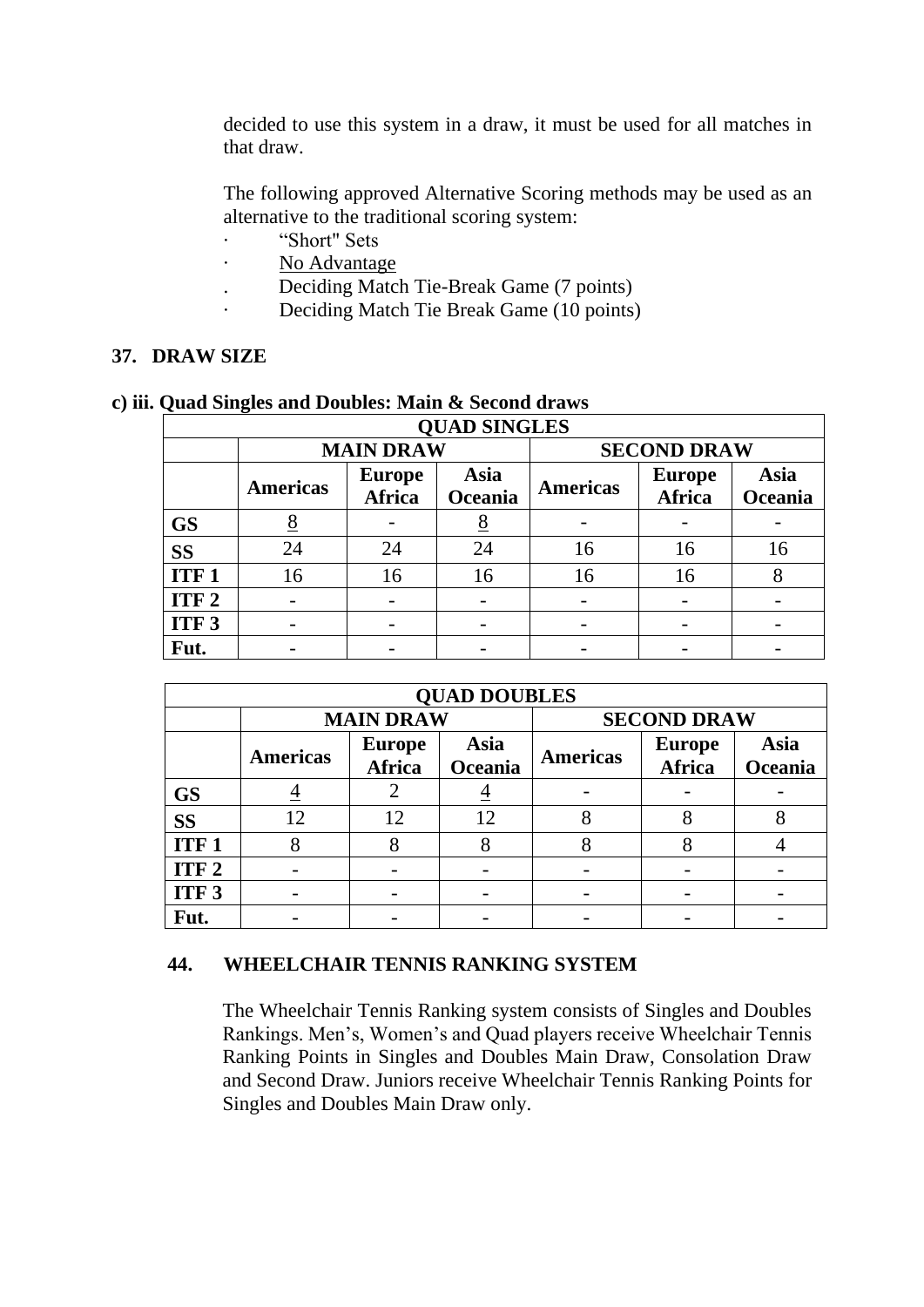The Wheelchair Tennis Ranking is calculated by combining the points obtained across a 52 week roll-over period for:

- the top nine (9) tournaments for men,
- the top eight (8) tournaments for women and
- the top seven (7) tournaments for quads.

To obtain a Wheelchair Tennis Ranking, all players must have competed in a minimum of two events and have earned points from those two events.

The Wheelchair Tennis Junior Ranking is composed of 25% of points from the eligible adult Wheelchair Tennis Ranking points, added to all junior Wheelchair Tennis Ranking points. To obtain a Wheelchair Tennis Junior Ranking, a player must have competed in one tournament.

# **In consideration of the challenges and restrictions created by the Covid-19 global pandemic, the following changes were introduced to the ranking system on 7 September 2020 and shall continue in full force and effect until 5 June 2022:**

- Results/ranking points earned between 18 March 2019 and 10 June 2019, including '0 point' penalties, are protected and will have their ranking drop date extended by 104 weeks.
- Results/ranking points earned between 11 June 2019 and 15 March 2020, including '0 point' penalties, are protected and will have their ranking drop date extended by 52 weeks.
- Any result/ranking points earned between 7 September 2020 and 6 June 2021, will replace a player's result/ranking points in the previous edition of that tournament provided the most recent result is a better result and provided it is one of the player's best x results.
- Any result/ranking points earned from 7 June 2021, will replace a player's result/ranking points in the previous edition of that tournament so long as the previous edition was not held between 18 March 2019 and 10 June 2019 and provided it is one of the player's best x results. If the previous edition was held between 18 March 2019 and 10 June 2019 then the better result will count towards a player's ranking.
- Effective from 7 June 2021, points earned from 8 June 2020 will drop on an ongoing weekly basis and be replaced with points earned from tournaments in 2021 and 2022, as per the standard 52-week system.
- Only results earned in one edition of a tournament shall count towards a player's best x results during the 104-week period (i.e. double counting of the same tournament is not permitted).

## **46 c) The Draw**

The Draw shall be made by the Referee at a time specified by the ITF, which shall be before the commencement of the Competition.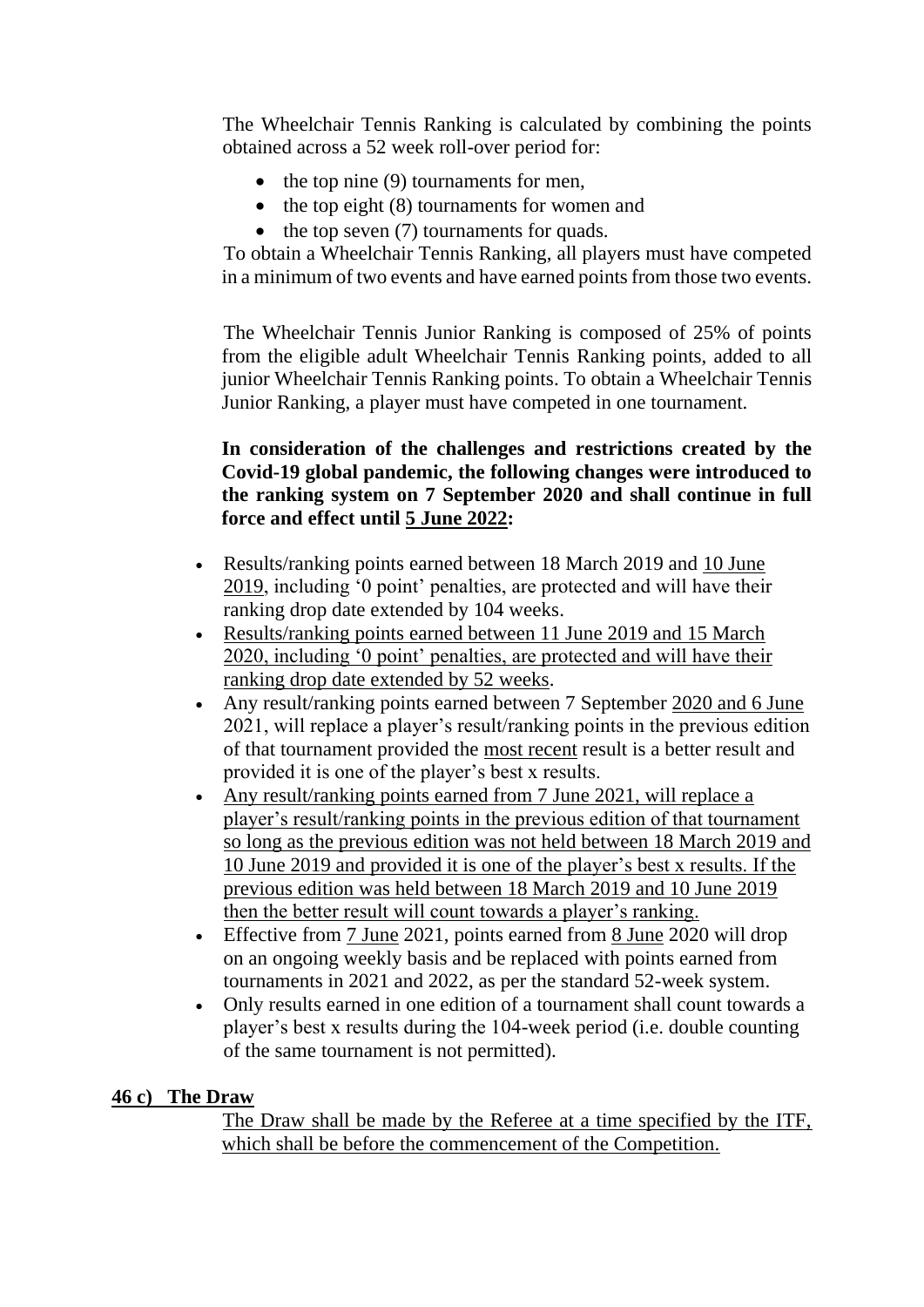# **d) Mistakes in the Draw**

Every effort will be made to ensure that the draws are made correctly according to these Regulations. However, should a mistake be made, the Referee shall determine how to address that mistake (if at all). The Referee's decision shall be final and binding on all concerned. *Note: No changes can be made to the draw once that draw has* 

*commenced play.*

#### **e) Changes in Seeding**

If there is a change in seeding position of a player or team after the draw but before the release of the order of play, then the draw shall be redone from that seeding stage in the draw. All seeds above that seeding round will remain in the same groups. The following reasons of the changes to seeding will be considered:

- Administrative error
- Withdrawal of a player

For example if seed 6 withdraws, then all players/teams from seed 5 and below will be redrawn, however seeds 1-4 will remain in the relevant group. The only exception to this is when the change involves one of the seeds in the last round of seeding, namely one of the bottom two seeds, in which case the new player or team will fill the vacant spot in the draw.

The order of play will be released after 16:00 local time the day before play commences. If a player withdraws after the Order of Play has been released, the vacancy will be filled by the next new eligible player who entered the Tournament.

#### **52. ENTRIES**

## **b) Entries and Entry Fees**

Entries from National Associations are to be sent to the ITF. Payment of the Entry Fee must be paid upon receipt of the relevant invoice. A fine may be levied to those National Assocations who fail to pay the stated entry fee prior to the entry fee payment deadline.

## **53. PRIZE MONEY**

If the Host Nation wishes to offer prize money, the prize money will go to the National Association of the competing nation and not to the individual players. The National Assocation shall be responsible for distributing prize money received to its players as it wishes.

## **55. TEAMS**

## **F Eligibility of a Player or Captain to Represent a Nation**

ii.) A National Association may apply to the ITF Internal Adjudication Panel to nominate a player or captain who is not eligible under Regulation 55(f)(i) on the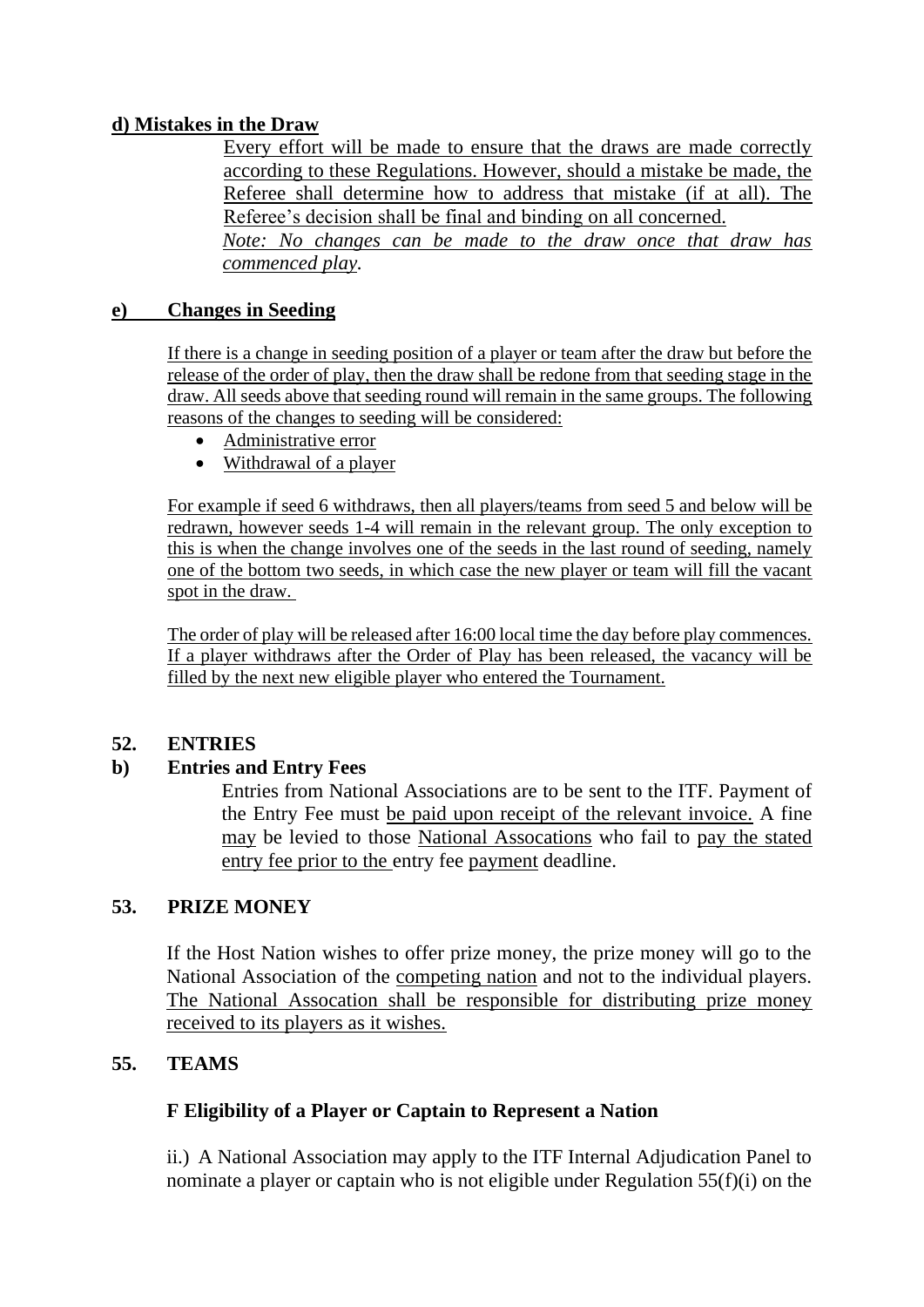basis that the full circumstances of his/her case demonstrate he/she has a sufficient, genuine connection or commitment to life and tennis in the nation that he/she wishes to represent such that an exemption to Regulation 55(f)(i) is warranted*.* Such an application must be received by the ITF Internal Adjudication Panel at least two months prior to the event for which the player or captain wishes to be nominated.

# **h) Captains' Meeting**

A Captains' Meeting shall be held on the day prior to the commencement of the Competition. Failure to attend the Captain's Meeting shall result in the following:

- i. a fine of US \$50; and
- ii. if the Captain's Meeting is held after the Draw, exclusion of that National Association's team from that edition of the Competition, unless otherwise determined by the Referee in consultation with the ITF Wheelchair department.

## **56. DRAWS AND SEEDING**

## **a) The Draw**

The Draw shall be made by the Referee at a time specified by the ITF but in any event before the commencement of the Competition.

## **i) Mistakes in the Draw**

Every effort will be made to ensure that the draws are made correctly according to these Regulations. However, should a mistake be made, the Referee shall determine how to address that mistake (if at all). The Referee's decision shall be final and binding on all concerned.

*Note: No changes can be made to the draw once that draw has commenced play.*

## **ii) Changes in seeding**

If there is a change in seeding position of a player or team after the draw but before the release of the order of play, then the draw shall be redone from that seeding stage in the draw. All seeds above that seeding round will remain in the same groups. The following reasons of the changes to seeding will be considered:

- Administrative error
- Withdrawal of a player

For example if seed 6 is affected then all teams seeded 5-16 as relevant will be redrawn, however seeds 1-4 will remain in the relevant group. The only exception to this is when the change involves teams in the last round of seeding. namely one of the two bottom seeds in the quad/junior event or four bottom seeds in the women/quad event, in which case the new team will fill the vacant spot in the draw.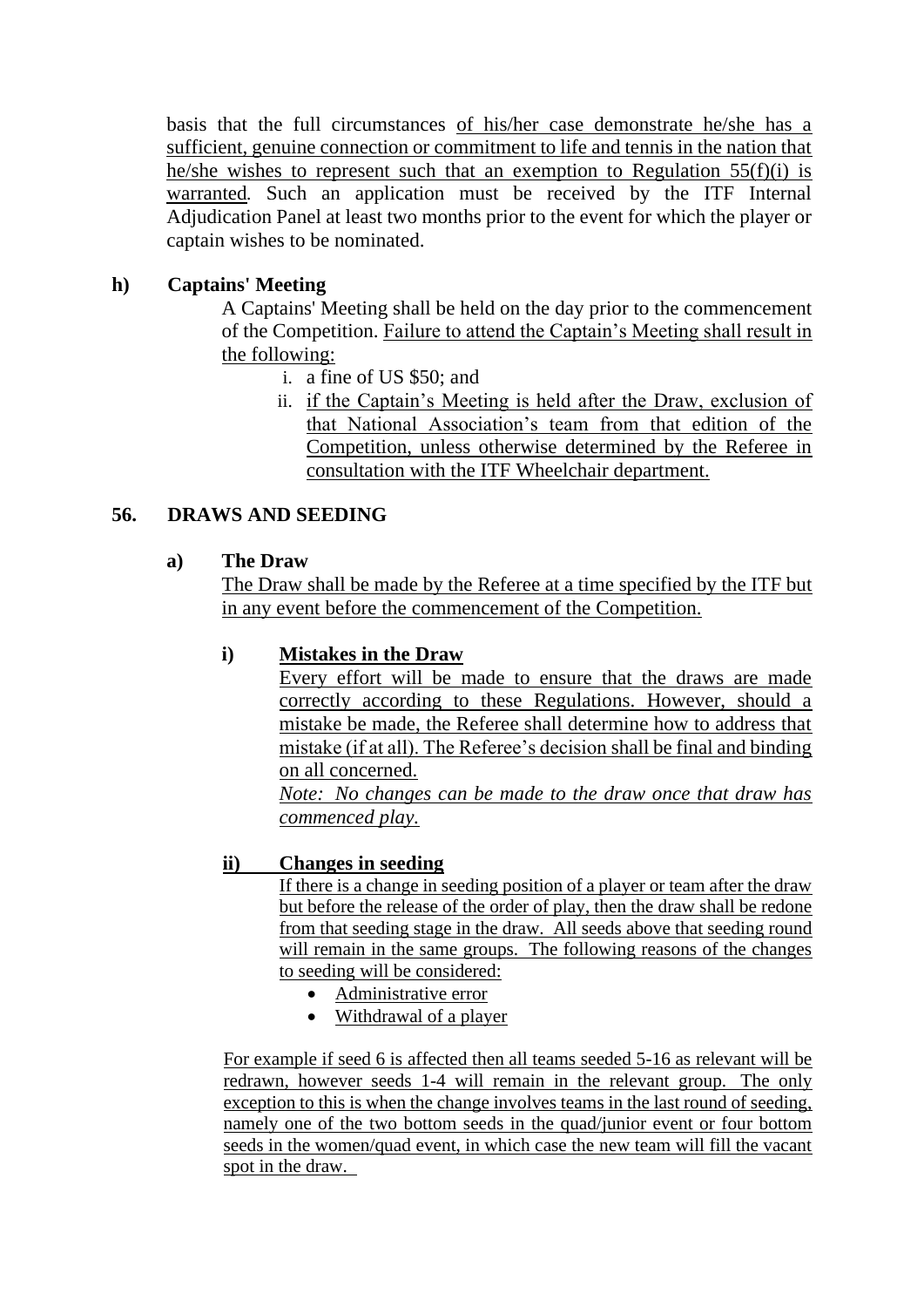The order of play will be released after 16:00 local time the day before play commences. If there is a change in seeding due to a nominated player withdrawing after the order of play has been released then this will fall under rule 56b Seeding. Any player who was nominated for seeding, who did not withdraw prior to the release of the order of play and is not present on site will result in a singles match being forfeited as specified in rule 56b for each tie when the nominated player is not present.

#### **b) Seeding**

Players who are nominated by their Captains on the final team Nomination form shall be considered for team seeding purposes.

Any nominated player that is not present on-site for the start of their team's first match in any tie shall forfeit their scheduled match in that tie. For clarification, if the team's 1st seed is absent, the scheduled second singles match will be forfeited. If any other player is absent at the start of the first match of the tie, the scheduled first singles match will be forfeited.

## **60. PENALTIES**

#### **a) Team Changes, Withdrawals and No Shows**

- i. Teams whose entries have been accepted shall not be able to withdraw without risk of penalty.
- ii. Team withdrawals after the first entry deadline are subject to penalty in the following order determined by the date of the withdrawal:
	- A withdrawal within 14 days of the competition will be subject to a fine of US\$500 and possible suspension for the following year's event.
	- A withdrawal between the team nomination deadline (second entry deadline) and 14 days prior to the competition will be subject to a fine of US\$250 and possible suspension for the following year's event.
	- A withdrawal between the first entry deadline and the team nomination (second entry deadline) will be subject to a fine of US\$100.
- iii. In the event that a National Association does not attend the Captains' Meeting and does not request an exemption from attendance, the National Association risks being excluded from the Competition and/or receiving a fine.
- iv. In the event of any 'no-show' by a team, the penalty shall be the forfeit of all entry fees and the National Association may be suspended from participation in the next edition of the Competition, at the discretion of the ITF.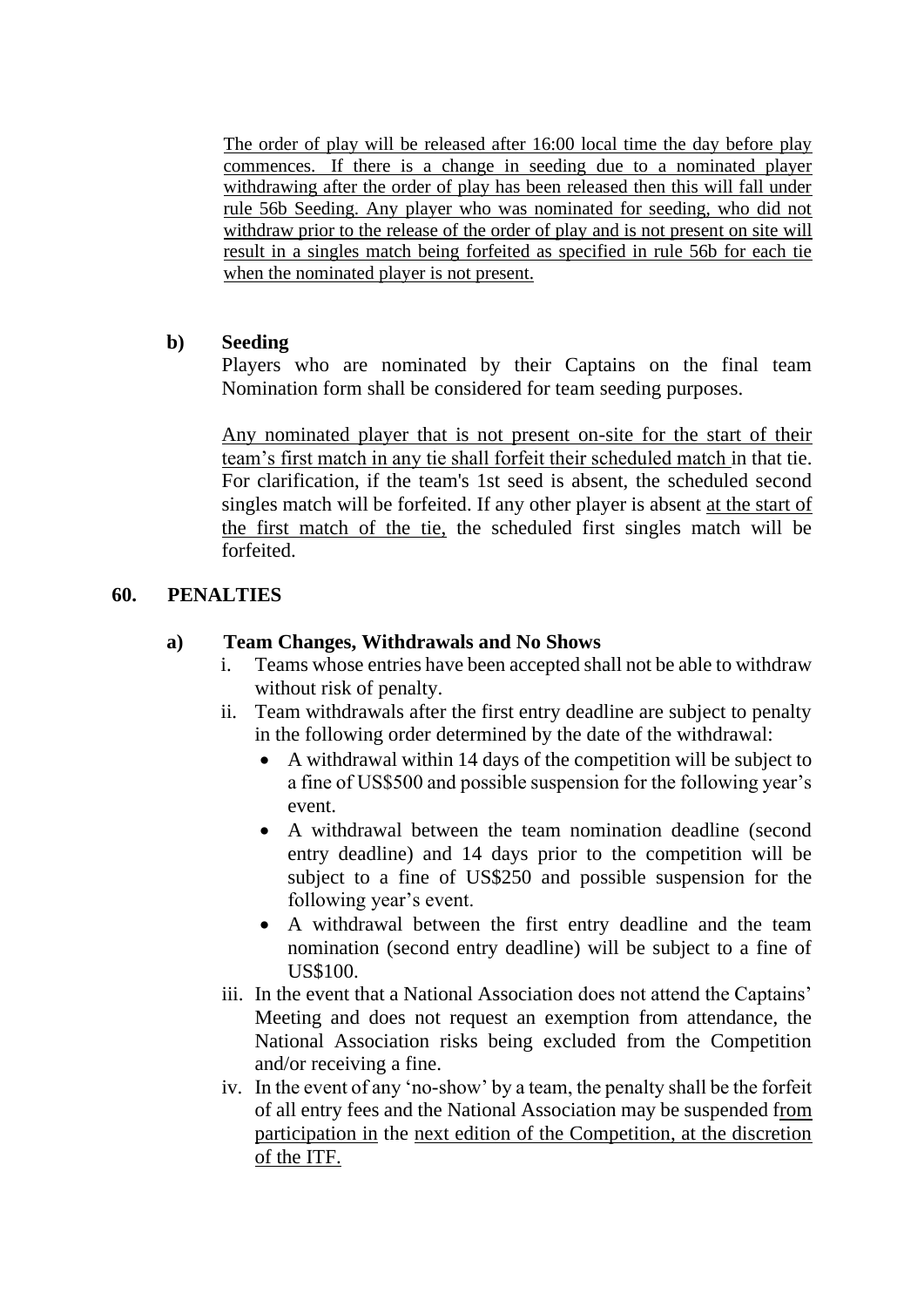#### **APPENDIX B**

#### **V. ON-SITE OFFENCES**

#### **d) Time Violation/Delay of Game**

Following the expiration of the warm-up period play shall be continuous and a player shall not unreasonably delay a match for any cause.

A maximum of twenty-five (25) seconds shall elapse from the moment the ball goes out of play at the end of the point until the time the ball is struck for the first serve of the next point. If such serve is a fault then the second serve must be struck by the server without delay.

When changing ends a maximum of ninety (90) seconds shall elapse from the moment the ball goes out of play at the end of the game until the time the first serve is struck for the next game. If such first serve is a fault the second serve must be struck by the server without delay. However, after the first game of each set and during a tie-break, play shall be continuous and the players shall change ends without a rest period.

At the conclusion of each set, regardless of the score, there shall be a set break of one hundred and twenty (120) seconds from the moment the ball goes out of play at the end of the set until the time the first serve is struck for the next set.

If a set ends after an even number of games, there shall be no change of ends until after the first game of the next set.

The receiver shall play to the reasonable pace of the server and shall be ready to receive within a reasonable time of the server being ready.

A Time Violation may be issued prior to the expiration of twenty-five (25) seconds if the receiver's actions are delaying the reasonable pace of the server.

The first violation of this Section (d), as either server or receiver, shall be penalised by a Time Violation – Warning.

Each subsequent violation, as either server or receiver, shall be penalised as follows:

• Server: The Time Violation shall result in a "fault"

• Receiver: The Time Violation shall result in a "point penalty"

In each case, the Chair Umpire/Supervisor may determine that an extension of time is necessary and/or decide not to impose any penalty.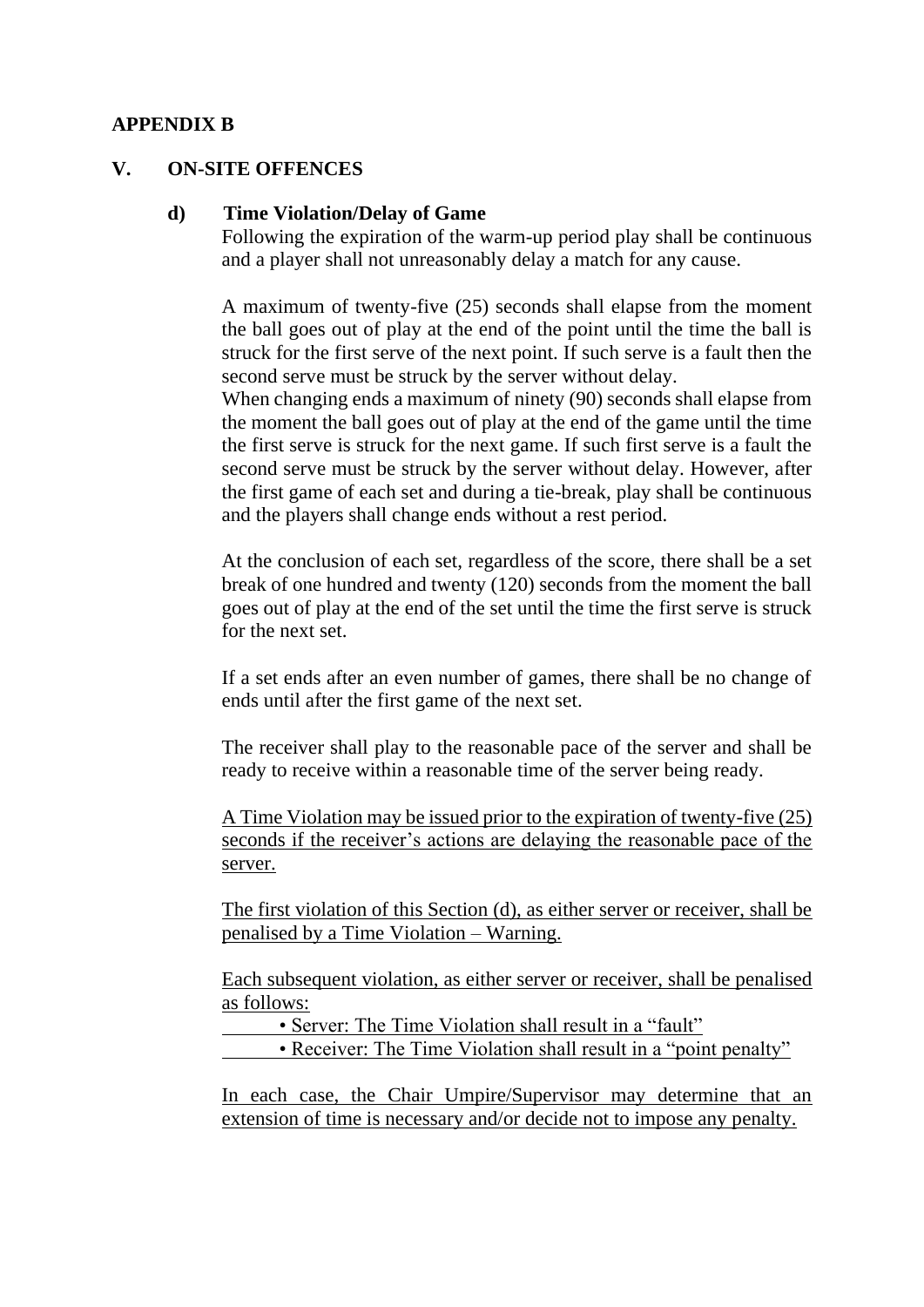# **VI. MAJOR OFFENCES**

## **f) Commencement of Penalty**

A suspension imposed on a Player for a Major Offence shall take effect from the later of the following, unless specified otherwise by the Independent Tribunal or the ITF when issuing the suspension:

- (a) the date of notification by the ITF or Independent Tribunal;
- (b) if the Player is participating in a Tournament on the date of notification, the day after he or she finishes competing in that Tournament.

The revocation of accreditation or denial of access to ITF tournaments, events and circuits imposed on a Related Person shall take effect immediately upon notification.

Any breach by a player or Related Person of the terms of their sanction under this section VI shall be referred to the ITF Internal Adjudication Panel and dealt with pursuant to clause 5 of the *Procedural Rules governing an Internal Adjudication Panel convened under ITF Rules.*

## **APPENDIX D**

# **1. Data rights**

The ITF will have the exclusive right to exercise the data rights including without limitation the live scoring rights in respect of any and all matches and/or any and all elements of the competition. Each host organiser will assist the ITF in its efforts to exercise the data rights.

ITF hereby confirms that each host organiser may on a royalty free basis use official data by the following means:

- (a) the right to use the official data excluding PAT data in official publications and on official websites, mobile applications and/or other media outlets **provided that** any such use takes place after the applicable match period and is for nongambling purposes;
- (b) the right to supply the official data excluding PAT data to official sponsors **provided that** any such supply takes place after the match period and is for non-gambling purposes; and
- (c) the right to use the official data excluding PAT data for in-venue purposes (including by way of example and not limitation on in-venue scoreboards) before the expiry of the match period for non-gambling purposes;

In addition the host organiser of an event and (if applicable) the licensees of traditional broadcast television in the host country may use official data in their live and/or delayed transmissions of that event provided that (i) such use is an integral part of the